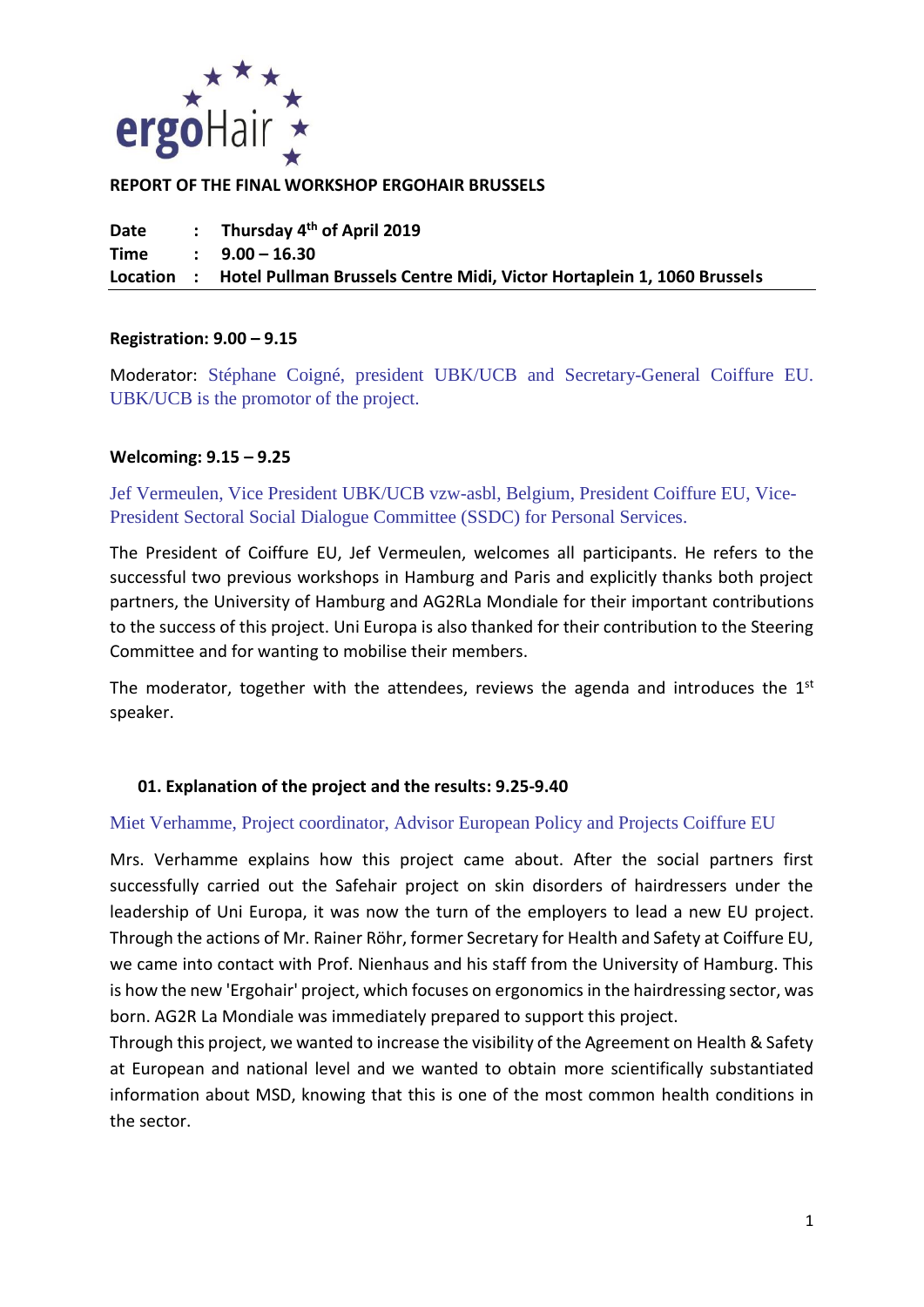

Concerning the methodology of the project, first there was a preparatory phase (mainly executed by the University of Hamburg). And 3 workshops were organised.

*( 1: Hamburg 12-13 October 2017, 2: Paris 11-12 April 2018, 3: Brussels 4 April 2019).* Before and after each workshop a steering group meeting was organised. For the development of the communication campaign, an external company was used.

*During the 1<sup>st</sup> workshop*, most attention went towards the scientific context and the 'personal' criteria such as: education, training, working techniques, balanced work, healthy lifestyle, movement exercises, relaxation techniques.....

*During the 2nd workshop,* attention was mainly paid towards context-related criteria such as: architecture of the hairdressing salon, work organisation, ergonomic equipment and materials, handling employees, norms, standards, etc.

*During this last workshop in Brussels*, we will mainly focus on the evaluation of the OiRA tool, the costs of absenteeism and the prevention policy with a focus on small and micro-enterprises. Of course, all the developed project results will also be presented, namely: the Medical Reference Document, the communication campaign with targeted advice and the Protocol, which will also be signed today by the social partners.

## **02. 'Hairdressing and Musculoskeletal Disorders': 9.40 – 10.00**

Marija Bubas, MD, PhD Assistant Director-General for Occupational Health. Head of Division for Occupational Health Croatian Institute of Public Health, Croatia

Mrs. Marija Bubas points out that hairdressers have an increased risk of developing musculoskeletal disorders. Mrs. Bubas points out the great importance of prevention and risk assessment.

Musculoskeletal disorders can be related to your professional and private life. With regard to the professionally related MSA, an intervention of the insurance is possible.

Risk factors that influence work-related MSA can be both 'task demand' and 'human' oriented.

Repetitive movements are a major risk in the hairdressing sector. However, the strain on the arms (frequently keeping the arms in the air), fingers, lifting, pushing and carrying heavy loads are also major risk factors. There is a difference between static and dynamic efforts and loads.

By working ergonomically, attention is paid to the working environment in order to avoid diseases. MSA results in 7 million lost days, and 710 million euros in direct costs. Specifically for the hairdressing sector there are the following health risks: MSAs, psychosocial stress, stress, illness, work disability, and chemical risks to skin and to the respiratory tract.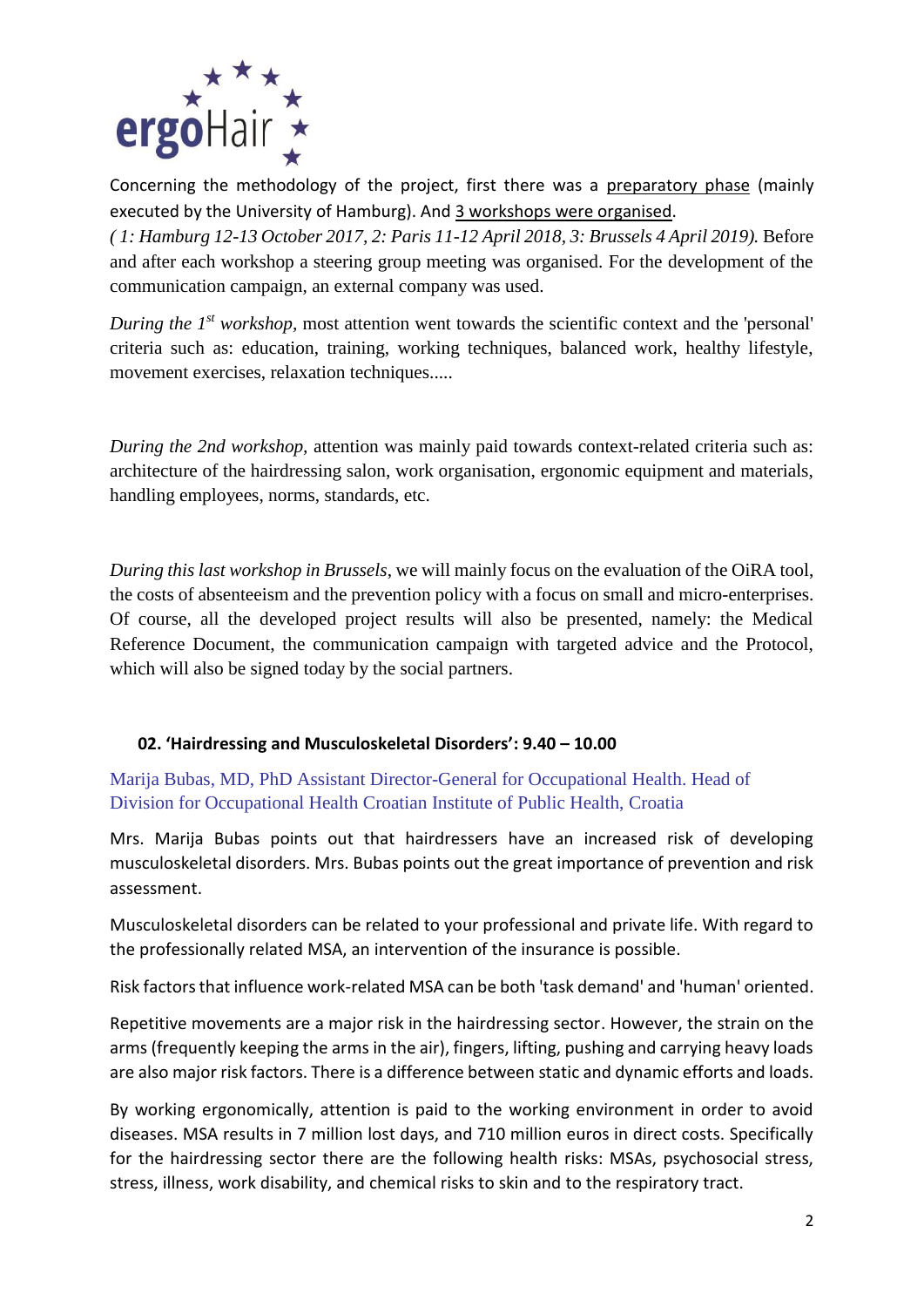

Prevention is more important than cure. Good organization with rotation of tasks and micro breaks are important, as well as giving instructions to customers. She emphasizes the importance of the OiRA tool and the need for an EU standard for hairdresser's furniture.

Common problems are shoulder problems due to repetitive work, overstretch and high work demand. Carpal tunnel syndrome and RSI are also common.

In order to promote sustainable health, it is important to work with small steps towards improvement and greater awareness.

# **03. 'European Comparison Implementation RIE. Comparative Research in 10 European Countries (Study Commissioned by the Dutch Ministry of Economic Affairs)': 10.00- 10.20**

Veronique De Broeck Public Affairs Manager Prevent, Belgium

Mrs. Veronique de Broek has participated in a comparative research on prevention in 10 European countries: Denmark, Sweden, Estonia, United Kingdom, Netherlands, Belgium, Germany, Austria, Spain and Italy. Today she presents the results of this study. The study investigated how risk analyses are carried out in small businesses such as hairdressers, bakers and butchers. This is because the risk directive applies even if there is only a single employee.

The study was carried out at the request of the Netherlands, with the aim of collecting good practices in order to be able to exchange them. A risk analysis must be carried out continuously so that it continues to improve and so that new risks can be mapped out.

There appear to be enormous differences between the different countries. In the United Kingdom the risk analysis is only mandatory for 5 employees and in Sweden for 10 employees or more. In France there is no obligation to continuously evaluate, and this is not even annual, which makes a huge difference in the reality on the shop floor.

The need for the risk analysis is covered by a framework directive, which leaves room for national Member States to decide how it should be implemented. To this end, interactive tools have also been created, such as the European-led OiRA. There are also other national examples of tools, such as those from France, the Netherlands, Austria and Germany.

A crucial question is why hairdressers do not apply a number of prevention measures. The three main reasons are: the financial cost, a lack of interest, and a lack of time.

That is why it is important that the campaigns reach people in the workplace and in schools. Education is the first step. It is important to focus on user-friendliness, simplicity, low costs and the promotion of knowledge. Online tools are excellently suited for this.

# **04. 'OiRA (New Infographic and Video Film); OSH MSDs Overview Project and HWC 2020-22 on MSDs': 10.20-10.40**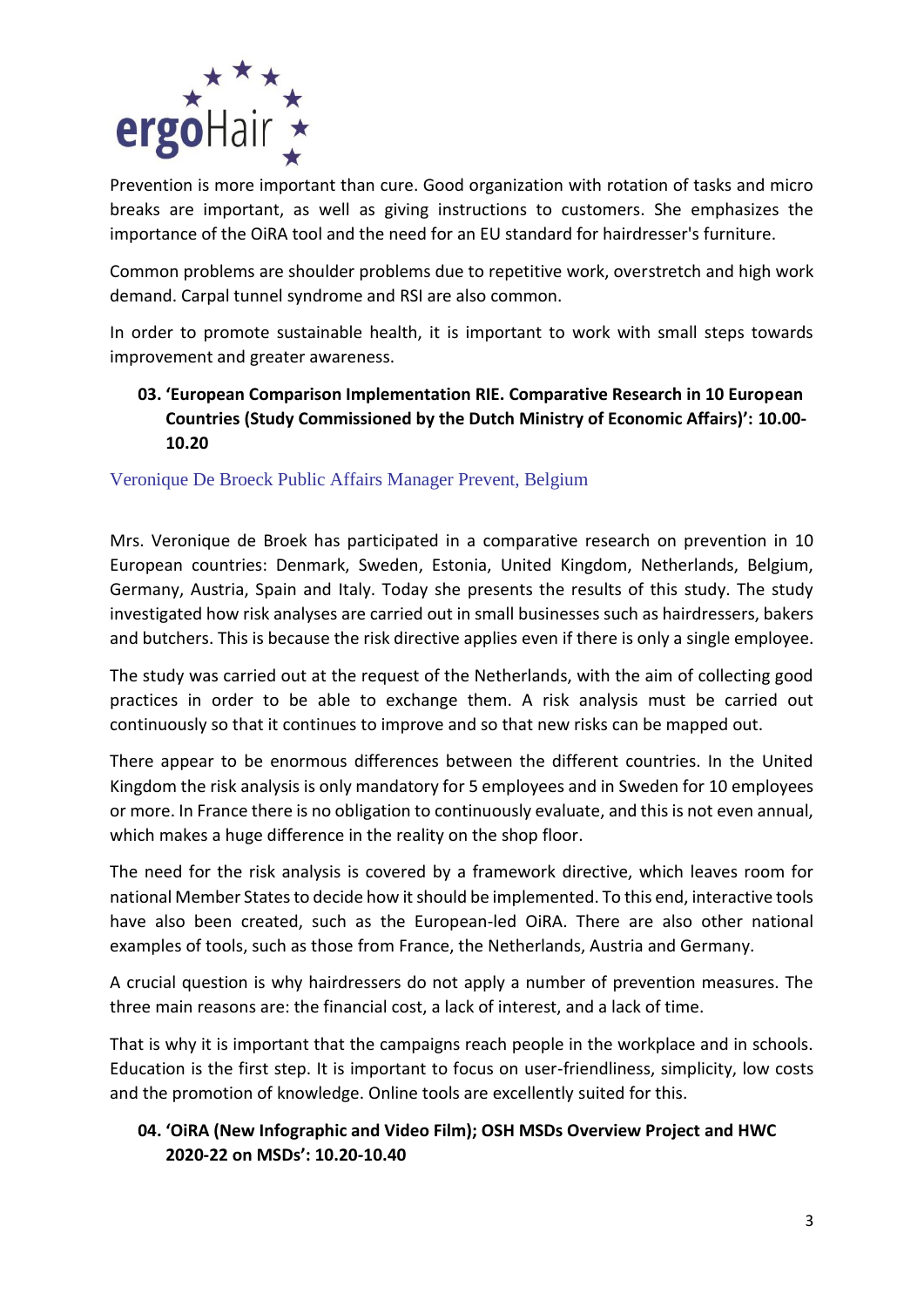

Lorenzo MUNAR, Project Manager, Prevention and Research unit, European Agency for Safety and Health at Work, Bilbao – Spain

Mr. Lorenzo Munar refers to the activities of OSHA, the new OSHA campaigns and the importance of good cooperation with the social partners. As part of the alternative action plan, the social partners of the hairdressing sector will participate in the new OSHA campaigns.

Concerning the OiRA tool, it is crucial to continue to promote the tool so that the OIRA tool reaches the end users. He gives the example of the pilot launch of the renewed OiRA for hairdressers during the Hair Games in Brussels.

The OiRA tool is evaluated every 2 years. During the next revision, MSA will receive more attention. Mr. Munar calls on the present policy makers to share as much information as possible with OSHA. OSHA is also willing to help the social partners to exchange good practices and disseminate information. Mr. Munar is in favour of a systematic approach to cooperation, especially with regards to the upcoming campaign 2020-2022.

He stresses that MSA is preventable and manageable. Good prevention through OiRA can save costs and increase awareness of potential problems. It is important that the OiRA tool is also used in hairdressing salons that have not yet been reached. OiRA is also important for schools because they reach the future generation of employees.

He sees the social partners as very important campaign partners to organise events at local, national and EU level. That is why OSHA certainly wants to involve the social partners in the identification of specific tools, such as videos, publications, promotional material...

## **05. Question & Answer session: 10.40-11.00**

The moderator, Mr. Coigné, now gives the floor to the public to ask questions about the previous presentations.

Mrs. Stephanie Prat-Eymeric asks about the latest state of affairs regarding the standardization of hairdressing material and finds it strange not to have heard about it yet.

Mrs. Miet Verhamme explains that the subject of the hairdressing material had already been discussed during the 2nd workshop, where the context-related criteria were discussed. In order to officially initiate a standardisation procedure in Europe, at least four hairdressing salon supplier companies are required who are willing to participate in a process that may take up to three years. At the moment there are not yet 4 companies willing to participate in such a procedure. However, this may be part of the new project proposal to be submitted.

Mr. Willem Kruithof asks if the employees were also questioned about the scientific research of Mrs. De Broeck because he would have liked to have cooperated in it as well. Mrs . De Broeck clarifies that the employees were not involved during this study, as the OiRA tool is a responsibility of the employers.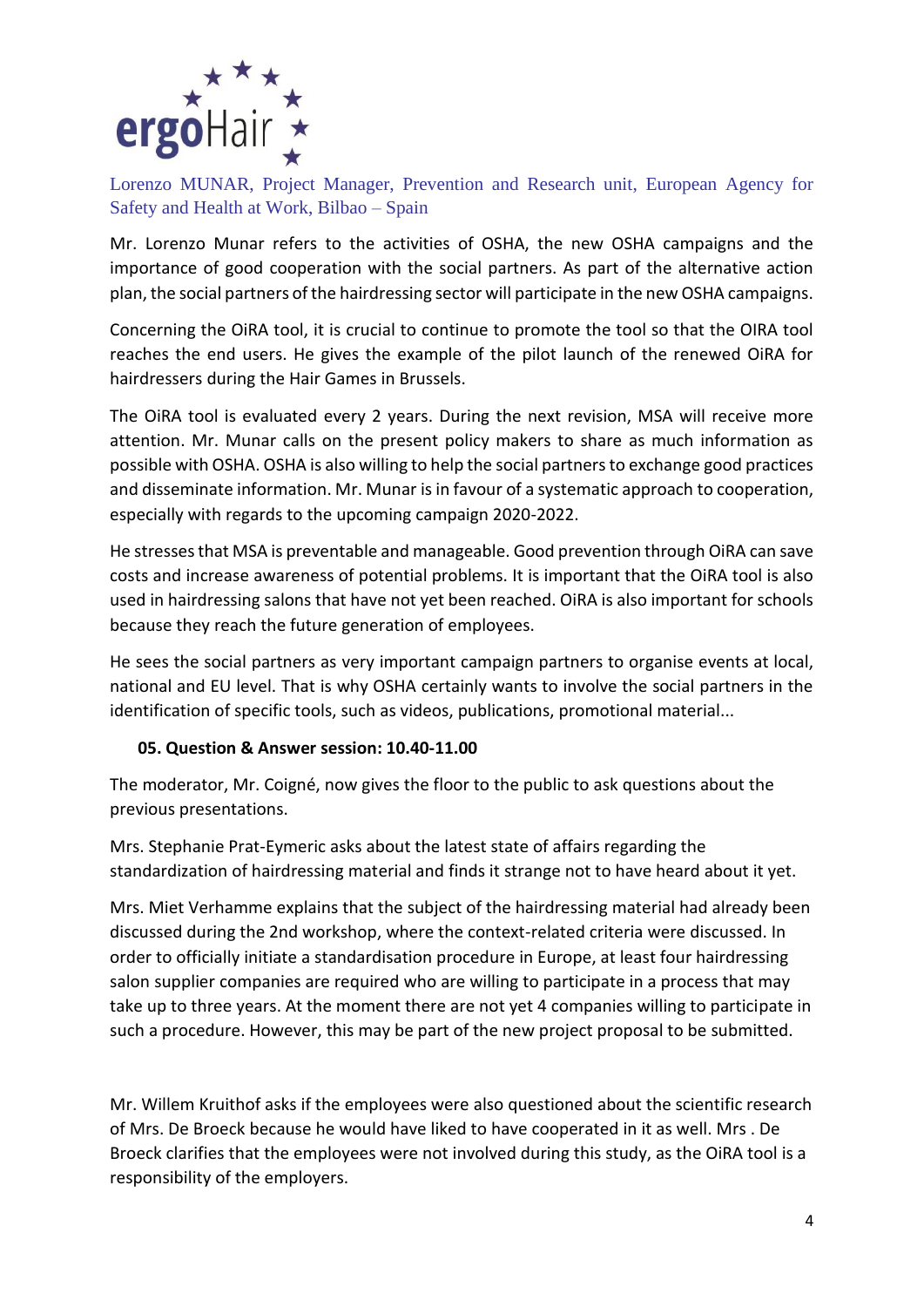

**06. 'Costs of sick leave': 11.20-11.40**

Jan Vandevelde, Director Marketing Mensura Belgium

Mr. Vandevelde shows by means of statistics that absenteeism has increased spectacularly over the last 10 years, namely by 30% between 2008 and 2018.

Moreover, on the one hand, there is now also the problem of the ageing of the population: more specifically, for every 100 pensioners, there are only 82 newcomers, which also leads to more bottleneck occupations. On the other hand, the labour market is becoming much more flexible as a result of innovation and economic developments. According to Mr Vandevelde, these two trends are decisive for the alarming increase in absenteeism due to illness.

He makes a distinction between sickness and behaviour, and, based on this, he proposes four categories of sick leave: 'white' sick leave concerns sick people who nevertheless continue to work. The message here is to send them home and to not let them continue working. Grey' sickness absenteeism concerns peripheral cases, for example people with a slight cold. A third category is the 'black' absenteeism, namely one is absent because of an illness, while in fact one is not sick at all. Finally, there is the 'pink' absence, where people are present but not productive.

He also distinguishes between 'long' and 'short' absenteeism. He sees short absenteeism as the most disturbing, because it causes planning problems and indirect costs due to disturbing absences. Longer absences are easier to predict and cause fewer planning problems.

The calculation of the cost of sick leave is based on the Belgian situation, but the methodology can be extended to Europe. The study showed that the direct cost per employee was 1010 euro. This amount does not yet include any indirect costs, which may be even higher. Think, for example, of the increased pressure on the other employees if one person is absent. For the calculation of the indirect costs he calculates 2.5 times the direct costs, which is a low estimate.

Because behaviour can be influenced, he thinks that absenteeism can be partially prevented. He states that clear rules and good agreements are crucial. It is also important that employers enter into dialogue with their employees and show their commitment.

#### **Reactions from the Audience**

Mrs. Stéphanie Prat-Eymeric states that she completely misses the social dimension, and that this is a task for the management policy of the employers.

Mr. Philippe Vigneron agrees with this and stresses that more attention should be paid to the conditions in which employees have to work and to mental pressure - for example as a result of restructuring - under which employees sometimes have to work.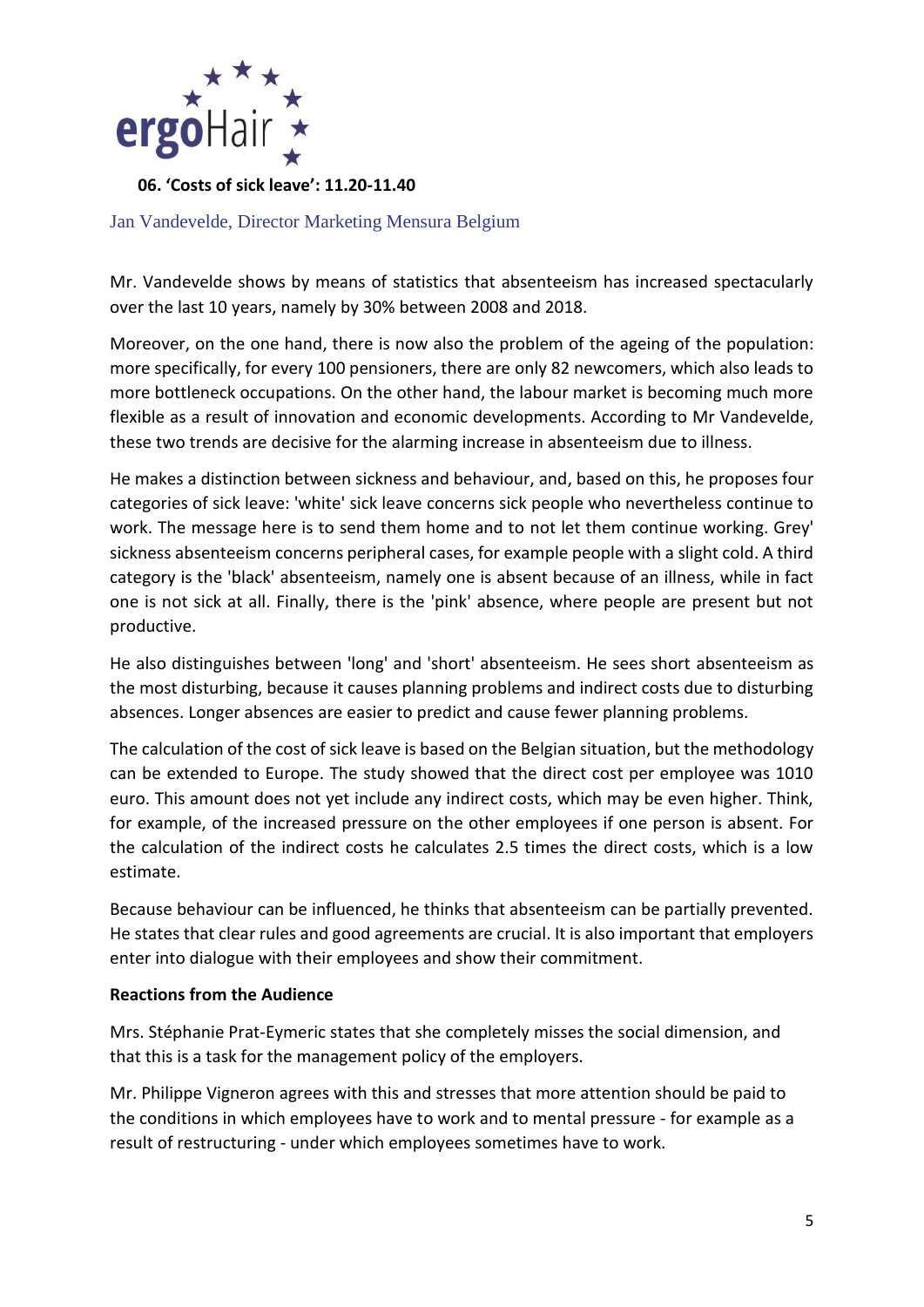

Mrs. Sylvie Finné would like more information about the context of the study. Mr Vandevelde clarifies that the study is the result of a collaboration between Mensura and SD Worx, based on company data.

Mr. Minjollet draws attention to the difficulty of working in a small company, where lack of time is often the reason why not enough attention is paid to the needs of employees.

## **07. 'Reaching out to SME: Health and Safety Put to Practice': 11.40 - 12.00**

Kris De Meester, First Adviser, Health and Safety and International Social Affairs Federation of Enterprises in Belgium, Chairman BusinessEurope Health and Safety Committee

Mr. Kris De Meester is Chairman of the Health and Safety Committee of Business Europe. Prior to that, he worked for Unizo for 8 years, which is why he also knows small and medium-sized companies very well. Today, he will only discuss the context of small businesses. He states that small and medium sized enterprises that still survive after 2 to 3 years, do this because they are led by smart and motivated businessmen. In addition, he notes that hairdressers are very locally based. Hairdressing salons have limited cash flow and hairdressers work long hours. On the other hand, hairdressers experience a lot of personal satisfaction and have freedom and control over their lives. But in order to reach SMEs effectively, it is mainly necessary to speak their language as well. That is why Mr. De Meester is certainly not in favour of addressing hairdressers in difficult terms such as talking about a 'risk assessment'.... When communicating with hairdressers, it is extremely important to start from the hairdressers' own environment, as well as from their own work, their own expertise. It is also very important to emphasize the positive, e.g. by talking about the benefits of healthy working. He sees the limited size of SMEs as an added value because they are much more agile and can take decisions much quicker than large companies. According to Mr. De Meester, the main focus should be on setting up good workplaces, instead of emphasizing the legislation and risk assessment procedures. Because the redesign of a hairdressing salon is a key moment to make improvements, he is also in favour of financial support.

# **08. 'Health and Safety Implementation Challenges in SME's and Micro-Enterprises': 12.00 - 12.20**

## Esther Lynch , ETUC Confederal Secretary

Mrs. Lynch makes the comparison between the hairdressing sector and the care sector. In both, care is taken for other people, but the employees do not think enough about their own well-being. She thinks it is important for the EU Commission to support the hairdressers in this. She also believes that risk assessment is the wrong term, but that it is a concept that we need to define. As an alternative, she explains how body mapping works as a technique when visiting a hairdressing salon. She emphasizes the visual aspect of communication in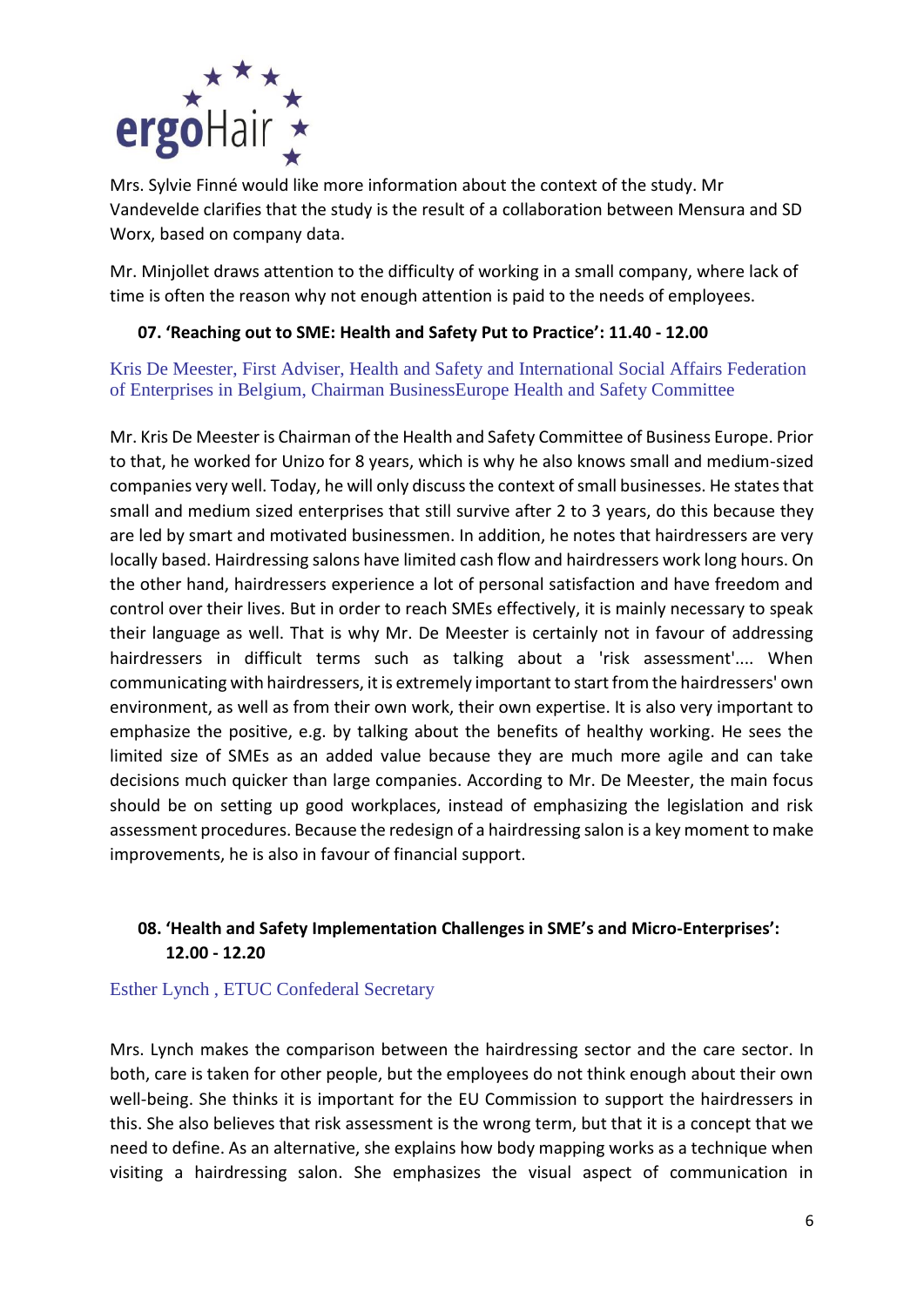

hairdressers. In addition, it is also crucial that there is an open climate for talking about safety and health. For Mrs. Lynch it is clear that absence from work is never a choice. In addition, we need to think about how modern society causes stress and how to deal with it.

#### **Lunchbreak**

#### **09. 'Medical Reference Document – a Brief Description': 14.00 – 14.15**

Agnessa Kozak, PhD, Scientific Assistant University Medical Centre Hamburg-Eppendorf, Competence Centre for Epidemiology and Health Services Research for Healthcare Professionals (CVcare), Hamburg, Germany

Mrs. Agnessa Kozak discusses the Medical Reference Document which will be available in 4 languages and which can be downloaded from the Ergohair website. The English version will also be available on the mini website. In 4 chapters the following topics are covered: the efforts of the EU and social partners, the musculoskeletal system, musculoskeletal disorders (costs and types), and finally the benefits of MSA prevention.

MSA is closely related to risk factors, which can be caused by occupational and work-related factors, as well as lifestyle, genetic and environmental factors, such as age, smoking (more bone damage, fractures, delayed healing). The cost-benefit analysis shows that the breakeven point of investing in ergonomic measures is 3 to 5 years for employers, and 1 to 9 years for employees. Mainly through the use of ergonomic equipment the results can be significantly improved. Research showed that depending on the support and involvement of employers, the results were very different. MSA is the main cause of hairdressers quitting. Problems with the lower back, shoulders and hands are, in that order, the most important reasons to stop working. Many standard movements in the hairdresser's salon already exceed the recommended levels of physical strain. In addition, a high workload exacerbates the problem.

When it comes to prevention, it is important not only to hand out brochures, but also to focus on training, an ergonomic design of the workplace and the use of ergonomic material, as well as taking into account organisational aspects and maternity care.

Mr. Coigné once again underlines the great importance of her contribution and her commitment to the success of the project.

# **10. Old habits die hard. 'Old habits die hard. New pathways of behavioural change': 14.15 – 14.45**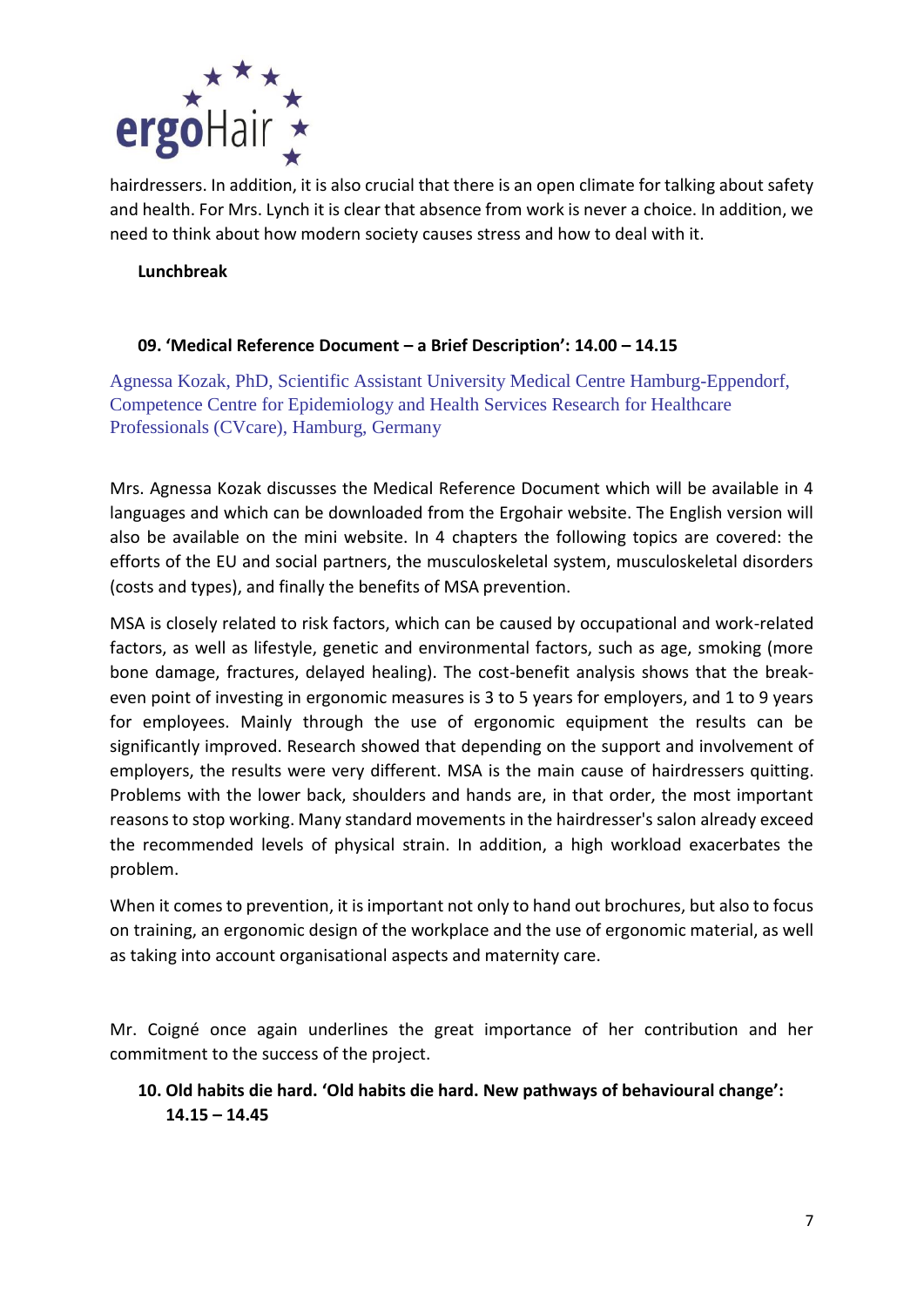

Dr. Pieter Raymaekers, Training Coordinator and Researcher at the Public Governance Institute of the KU Leuven. His current research focuses on the use of behavioural insights and nudges as a policy instrument, Belgium

Dr. Pieter Raymaekers specialises in behavioural change. Today, he will focus on behavioural change and the opportunities it offers in terms of communication. He will specifically discuss the 'Nudging' technique. Nudging stands for giving small mental nudges so that people are moving in the right direction. Nudging is increasingly being used as a policy instrument. By means of a number of experiments, he shows a clear distinction between two cognitive systems:

-system 1 is fast, intuitive and efficient, less conscious choices.

-System 2: is deeper, more conscious and requires more effort.

System 1 is often used at the wrong time, leading to cognitive 'biases', or misconceptions. Nudges also use system 1, among other things, to encourage people to take the desired action. Nudging has been used in marketing for some time, but the concept is quite new for use by governments. There are many success stories about the use of nudging, but as a policy instrument nudging it is also viewed critically. For example, there is criticism of transparency, manipulation, effectiveness, short term versus long term and cost. Before using nudging, it is therefore important to consider how far one wants to go in terms of interventions, transparency and openness. The interventions that make use of nudging must always be evaluated in terms of their effectiveness. However, a long term follow-up is often still lacking.

# **11. 'Presentation of the Practical Communication Campaign, Based on the Workshop Results, Elaborated by UBK into a Theoretical Dissemination Strategy': 14.45-15.15**

## Lien De Ruyck, Creative Strategist, Cayman - Behavioural Design Agency, Belgium

Following the presentation of Dr. Pieter Raymaekers, Mrs. Lien De Ruyck first goes deeper into the great importance of the theme of 'behavioural change'. She then refers to the Ergohair communication campaign, which also aims to encourage behavioural change. After all, this communication campaign, which focuses on the various target groups, is one of the instruments that had to be developed in the context of this project.

Based on the results obtained during the Ergohair workshops in Hamburg and Paris, the project coordinator developed a dissemination strategy. Based on this document, a concrete communication campaign for hairdressers on the shop floor was developed by the company Cayman. Cayman is a Behavioural design agency from Bruges (Belgium). Cayman starts from the knowledge of people and then tries to reach different target groups. By means of creative interventions they try to have an impact on behaviour. Their approach is not only informative, but also activating. They base themselves on nudging principles, but also on the SEO model and the Google Design Sprint. First you have to get a good insight into the target group, only then you can move on to the 'creation phase'. Then there is the measurement phase, in which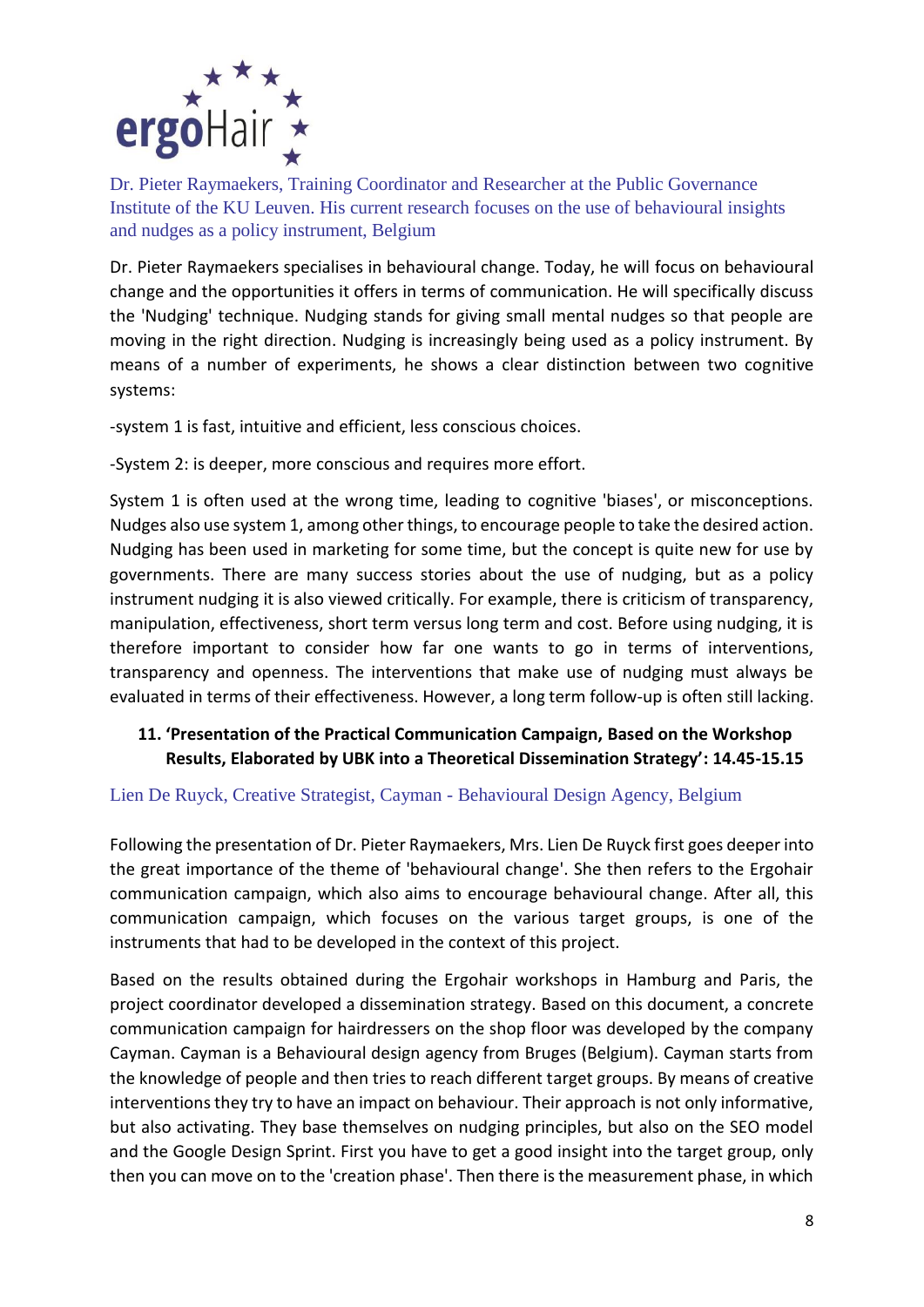

people test and adjust on the basis of the feedback received. In order to be able to develop a healthy and safe working environment, it is not only very important to spread the right information, but also to obtain a mental change.

In order to achieve this mental change for hairdressers on the shop floor, Cayman uses an emotional dimension within the campaign concept. More specifically, the used concept is: hairdressers are like top athletes. This means that all hairdressers are addressed individually and get the recognition that they are physically very active. At the same time, this concept also provides an opportunity to talk to them about possible injuries and risks. The campaign is meant to be motivating and is certainly not prescriptive or educational.

That's why the choice was made to work with a calendar and a mini website.

In contrast to a brochure that is usually read only once and then disappears into a closet or trash can, the message is repeated daily by using a calendar. Because the calendar is placed in a visible place in the hairdresser's salon, people are reminded of the message on a daily basis. Moreover, a calendar in a visible place can also be a conversation opener with colleagues and customers.

The calendar is very visual and contains tips on 9 manageable themes. It is an emotional story that encourages people to take action. Cayman has also worked out additional accompanying documents in order to carry out the campaign via other communication channels, such as magazines, events, social media, posters, mailings....

The calendar is also linked to a mini website: ergoforhairdressers.eu

This mini website also fits in very well with the world of young hairdressers. After a short test on the mini website, the calendar can also be offered free of charge. This test makes the user think about the subject of 'ergonomics'. At no time is it the intention to present the theme as something competitive. It is only the intention that hairdressers and future hairdressers become aware of the great importance and comfort of a healthy body. That's why a feminine style was chosen. Cayman has also thought about the sustainability aspect. The calendar can be obtained both digitally and on paper. Because there is no year on the calendar, the calendar can be used again. The calendar also encourages team spirit in the hairdressing salon.

In addition to the calendar and the mini website, beverage coasters will also be made. As an example, a cardboard example is now circulating, but the coaster will be developed in a different material. These pads serve as a reminder and can also be a conversation starter with the customers.

# **12. Presentation and formal signature of the Protocol concluded between the Social Partners: 15.15-15.30**

Dimitris Theodorakis Director – Post & Logistics / Hair & Beauty / Services' Social Dialogue **Coordinator**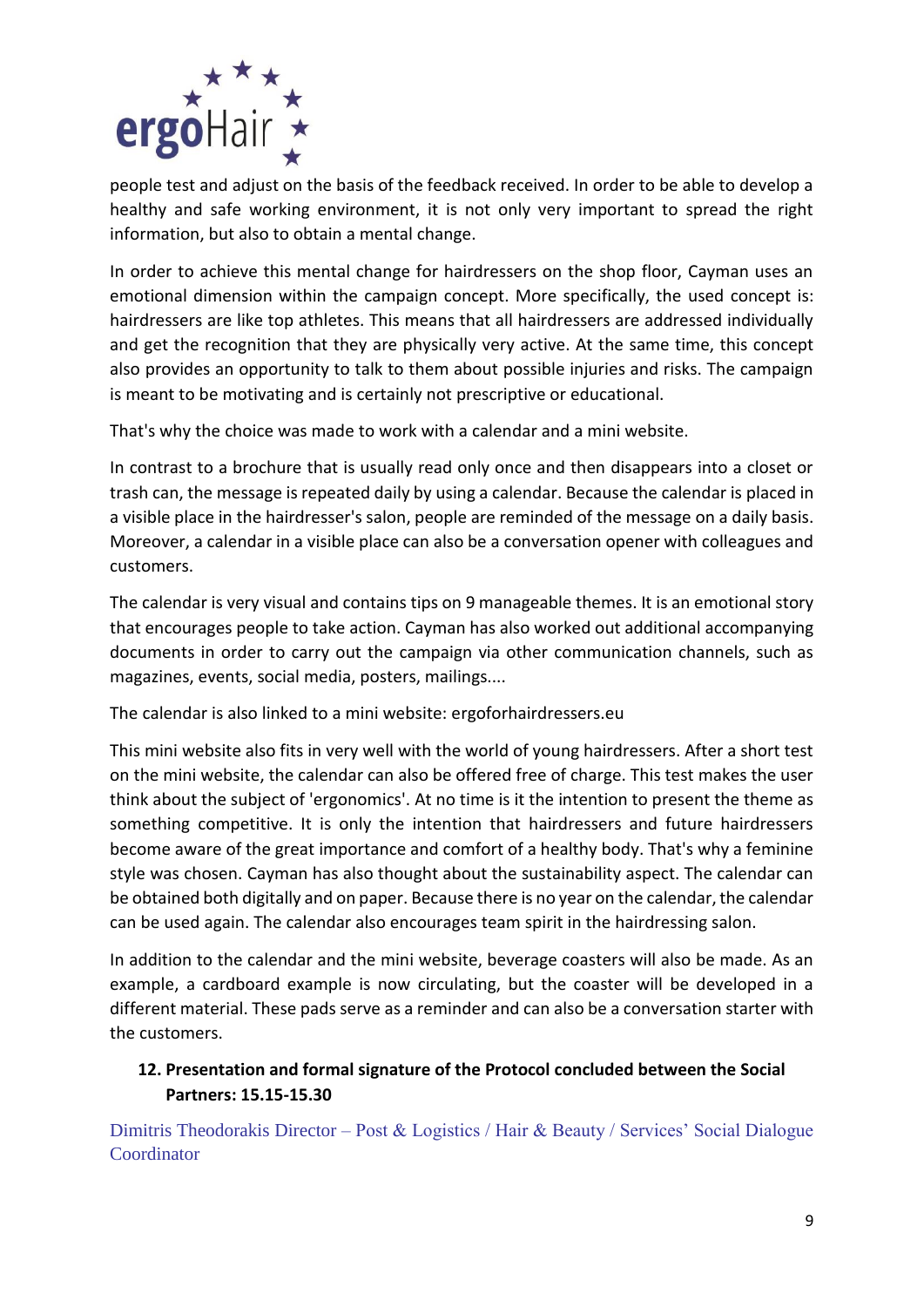

Mr. Dimitris Theodorakis presents the Declaration of Brussels. This declaration contains the commitments to promote better ergonomics in the sector, to which the two social partners will soon commit themselves by solemnly signing the declaration.

He also thanks the experts, medical teams and other interested parties.

The declaration also formalises all their efforts.

The moderator then invites Mr. Jef Vermeulen, president of Coiffure EU, and Mr. François Laurent, president of Uni Europa Hair & Beauty, to solemnly sign this declaration.

## **13. 'The Role of Social Dialogue and Implementation of EU projects': 15.45-16.05**

Sylvie Finné, Policy Officer, European Commission, DG Employment, Social Affairs and Inclusion, Social Dialogue Unit

Mrs Finné represents the European Commission. She stresses that social dialogue is very important for the European Union. She commends the project and the results achieved, and looks forward to seeing how they will be put into practice. The involvement of the various social partners, organisations and scientific institutes adds value to the project. It invites the project partners to continue in this way.

Furthermore, she emphasizes that it is important that the alternative Action Plan, to replace the agreement on Health and Safety, is best put into practice. The EU Commission is already ready to offer its support to the social partners in doing this.

## **14. Conclusions by François Laurent**

Mr. François Laurent emphasizes that he is very satisfied with the Medical Reference document and also points out the great importance of this scientific report.

Furthermore, he is of the opinion that certain speakers have overstated the voice of the employer. He explains that it is not important to talk about a cost price for employers when employees fall out ill and in this respect he also points to the employers who, according to him, should assume their responsibilities better in this respect. Moreover, he himself cannot agree that it is better not to talk about 'risk analyses' and similar topics. He rather sees this as a manoeuvre on the part of the employers to cover things up.

He also has problems with the communication campaign developed by the company Cayman because he feels that it has been elaborated too much by the project coordinator of UBK (employers).

## **Final Word**

Mr. Jef Vermeulen would like to thank everyone who contributed to the realization of the project and the final conference. He also thanks the speakers for their interesting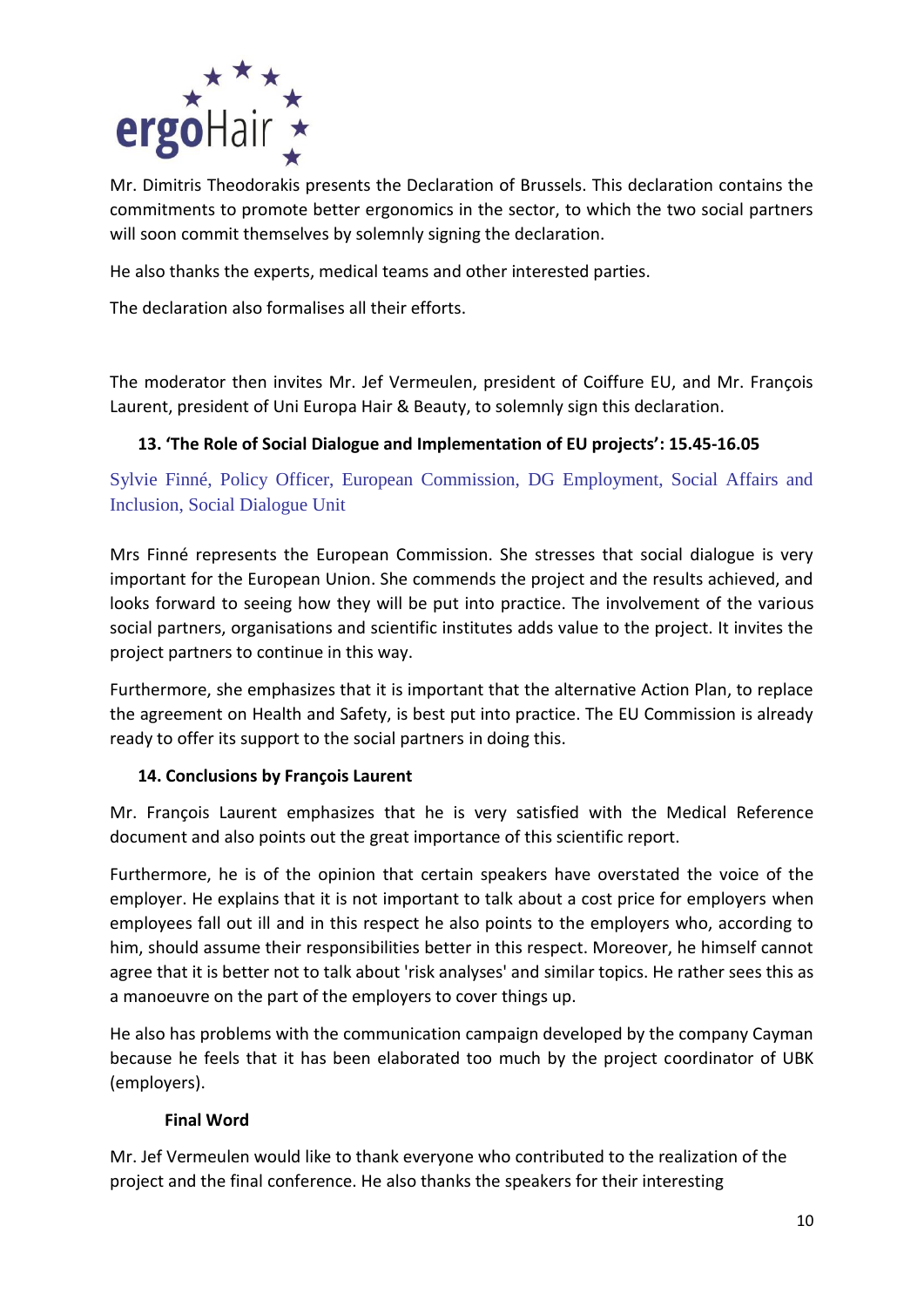

presentations. He also wishes to thank all the interpreters. He himself thought it was a very instructive day with many new insights. As chairman of CEU, he is also very satisfied with the results developed and the useful instruments. The instruments will now be further refined and developed. He asks everyone present to fill in the evaluation form and to submit their travel expenses as soon as possible.

**For members of the Project Steering Group: meeting for evaluation and feedback 16.30- 17.00**

#### **List of attendance**

| <b>Name</b>            | <b>Organisation</b>                                                     | <b>Country</b> |
|------------------------|-------------------------------------------------------------------------|----------------|
| Philippe Vigneron      | ABVV/FGTB                                                               | <b>Belgium</b> |
| Joost Engelaar         | ABVV/FGTB                                                               | Belgium        |
| Jacques Minjollet      | AG2 Reunica Prevoyance/ AG2R La Mondiale<br>Institutions de la Coiffure | France         |
| <b>Herbert Gassert</b> | <b>BGW</b>                                                              | Germany        |
| Katrin Zellner         | <b>BGW</b>                                                              | Germany        |
| Kris De Meester        | BusinessEurope                                                          | Belgium        |
| Gianni Manzetti        | Camera Italiana dell' Acconciatura                                      | Italy          |
| Katrien Vanhuele       | Cayman                                                                  | Belgium        |
| Maria Angeles Romero   | CCOO de Construcción y Servicios                                        | Spain          |
| Jesus Fernandez Béjar  | CCOO de Construcción y Servicios                                        | Spain          |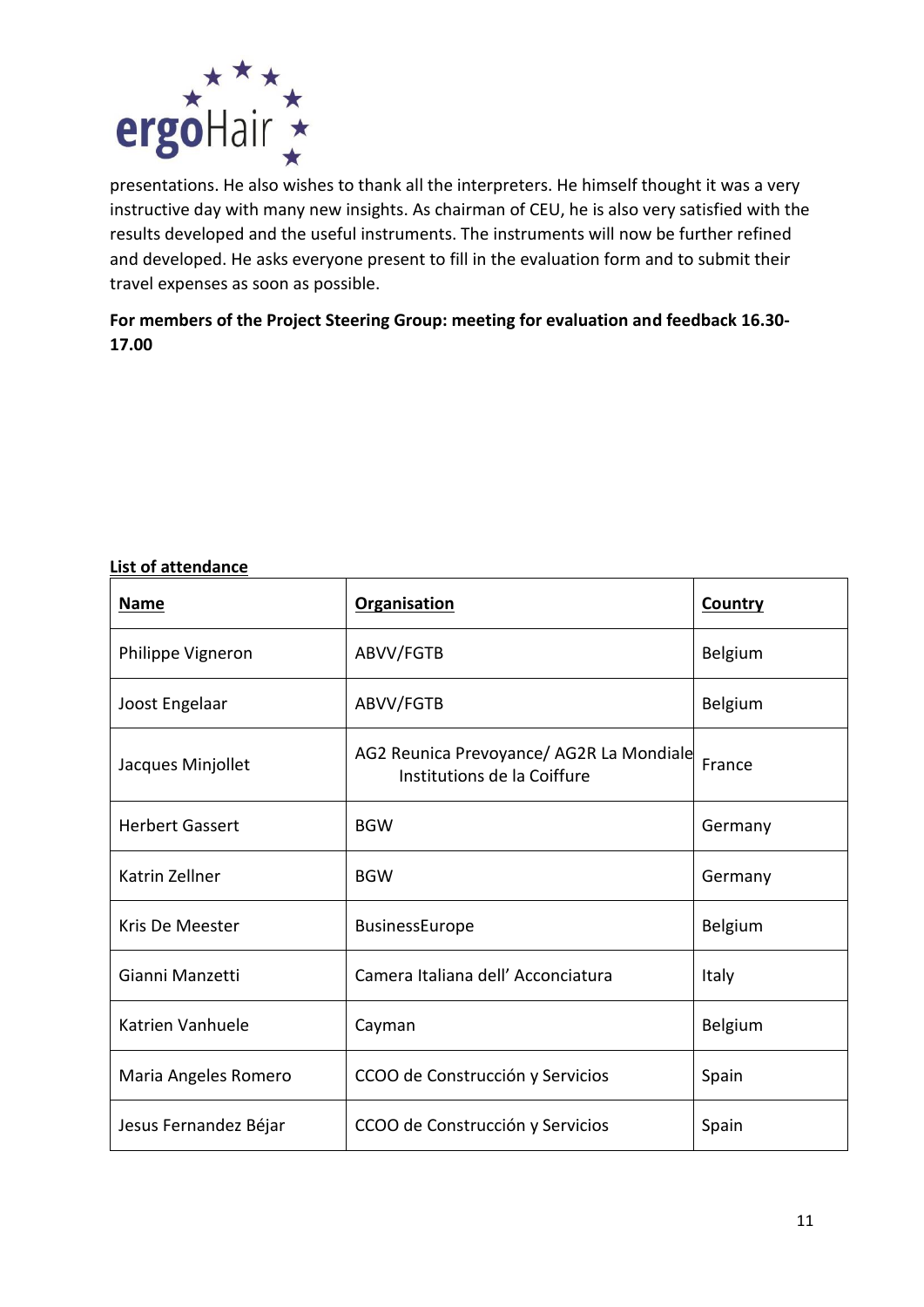

| Willem Kruithof            | <b>CNV Vakmensen Nederland</b>                                           | The Netherlands |
|----------------------------|--------------------------------------------------------------------------|-----------------|
| Marija Bubas               | Croatian Institute of Public Health                                      | Croatia         |
| Adonis Kyriakou            | Cyprus Registration Board of Hairdressers &                              | Cyprus          |
| <b>Chris Soteriou</b>      | Cyprus Registration Board of Hairdressers &                              | Cyprus          |
| <b>Evgenios Pantelidis</b> | Cyprus Registration Board of Hairdressers &                              | Cyprus          |
| <b>Stavros Dimitriou</b>   | Cyprus Registration Board of Hairdressers &                              | Cyprus          |
| Evridiki Chrysostomou      | Cyprus Registration Board of Hairdressers &                              | Cyprus          |
| Lone Nordentoft Frost      | Danske Friseur & Kosmetikerforbund                                       | Denmark         |
| Marcela Pezo               | Employers' Association of crafts, cooperative<br>small entrepreneuership | Croatia         |
| Marcela Pezo               | Employers' Association of crafts, cooperative<br>small entrepreneurship  | Croatia         |
| <b>Esther Lynch</b>        | ETUC/ICTU                                                                | Ireland         |
| Sylvie Finné               | EU Commission, DG Employment, Social Affa<br>Inclusion, Social Dialogue  | <b>Belgium</b>  |
| Lorenzo MUNAR              | EU-OSHA                                                                  | Spain           |
| Janne Ottersen Fraas       | Fagforbundet                                                             | Norway          |
| Mari Carmen Donate         | FeSMC-UGT                                                                | Spain           |
| Stéphanie Prat-Eymeric     | <b>FGTA-FO</b>                                                           | France          |
| Rainer Röhr                | Formal secretary Health & Safety, Coiffure El                            | Germany         |
| Staffan Westman            | FRISÖRFÖRETAGARNA                                                        | Sweden          |
| Ramon Vella                | Hair & Beauty Federation                                                 | Malta           |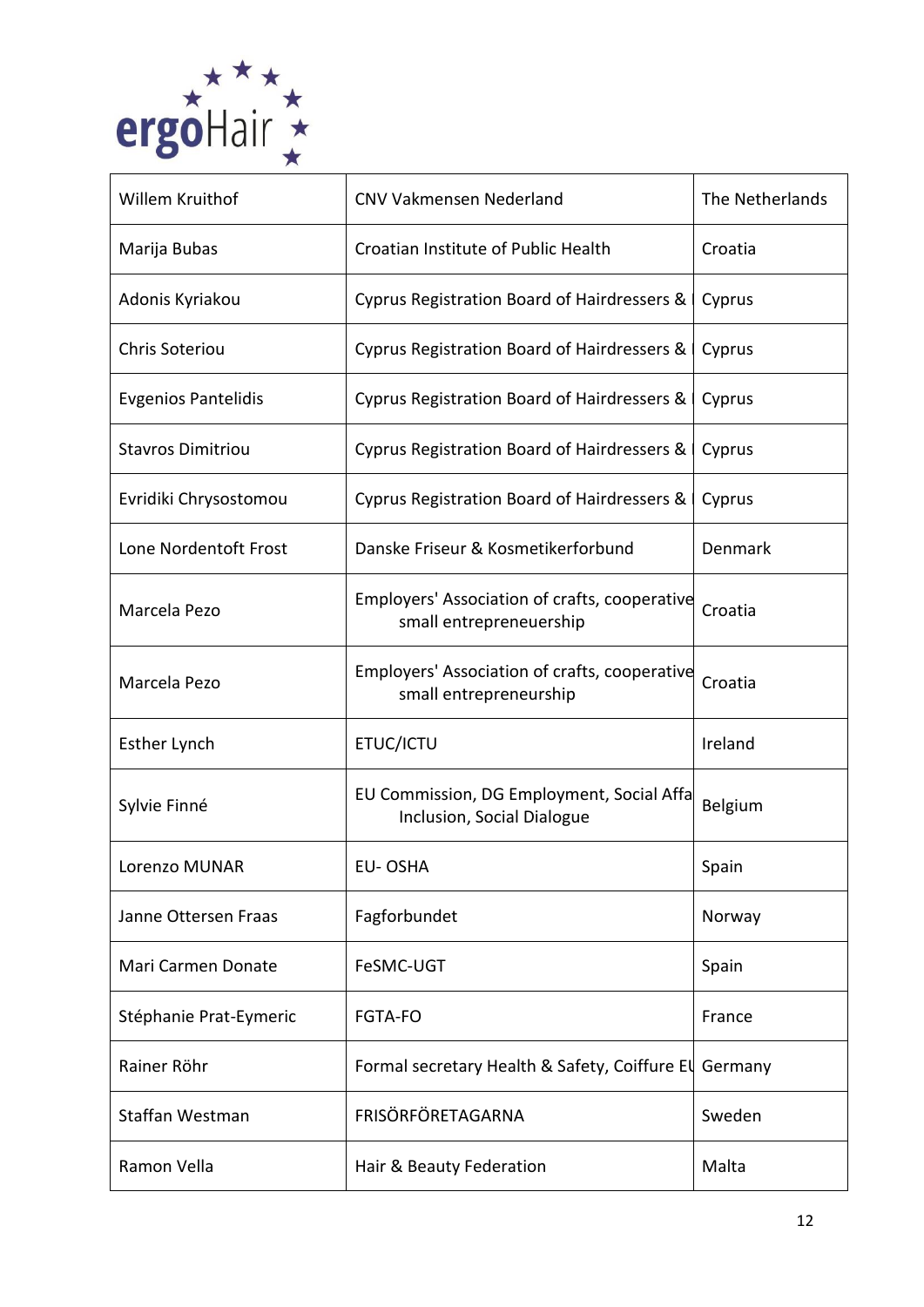

| Clayton Balzan          | Hair & Beauty Federation                                                        | Malta          |
|-------------------------|---------------------------------------------------------------------------------|----------------|
| Ewa Bjorkman            | Handels                                                                         | Sweden         |
| Maria Sotiropolou       | Hellenic Departmental Federation of Barberi<br><b>Hairdressing Salon-Owners</b> | Greece         |
| <b>Thomas Velentzas</b> | Hellenic Departmental Federation of Barberi<br><b>Hairdressing Salon-Owners</b> | Greece         |
| Pieter Raymaeker        | Institute for Public Administration                                             | <b>Belgium</b> |
| Jurgita Trainate        | <b>KIGSA</b>                                                                    | Lithuania      |
| Mark Coray              | <b>NHF UK</b>                                                                   | United Kingdom |
| Pajuniemi Tarja         | <b>PAM</b>                                                                      | Finland        |
| Veroniek de Broeck      | <b>Public Affairs Manager Prevent</b>                                           | Belgium        |
| Ana Knezevic            | <b>Trade Union of Small Business</b>                                            | Croatia        |
| Stéphane Coigné         | <b>UBK-UCB/ Coiffure EU</b>                                                     | <b>Belgium</b> |
| Luka Tjampens           | <b>UBK-UCB/ Coiffure EU</b>                                                     | Belgium        |
| Miet Verhamme           | <b>UBK-UCB/ Coiffure EU</b>                                                     | Belgium        |
| Jef Vermeulen           | <b>UBK-UCB/ Coiffure EU</b>                                                     | Belgium        |
| <b>Mitch Mues</b>       | <b>UBK-UCB/ Coiffure EU</b>                                                     | Belgium        |
| Philippe Dejaegere      | <b>UBK-UCB/ Coiffure EU</b>                                                     | Belgium        |
| Sofie Leyten            | <b>UBK-UCB/ Coiffure EU</b>                                                     | Belgium        |
| Olaf Kleinmüller        | <b>UKE</b>                                                                      | Germany        |
| Claudia Wohlert         | <b>UKE</b>                                                                      | Germany        |